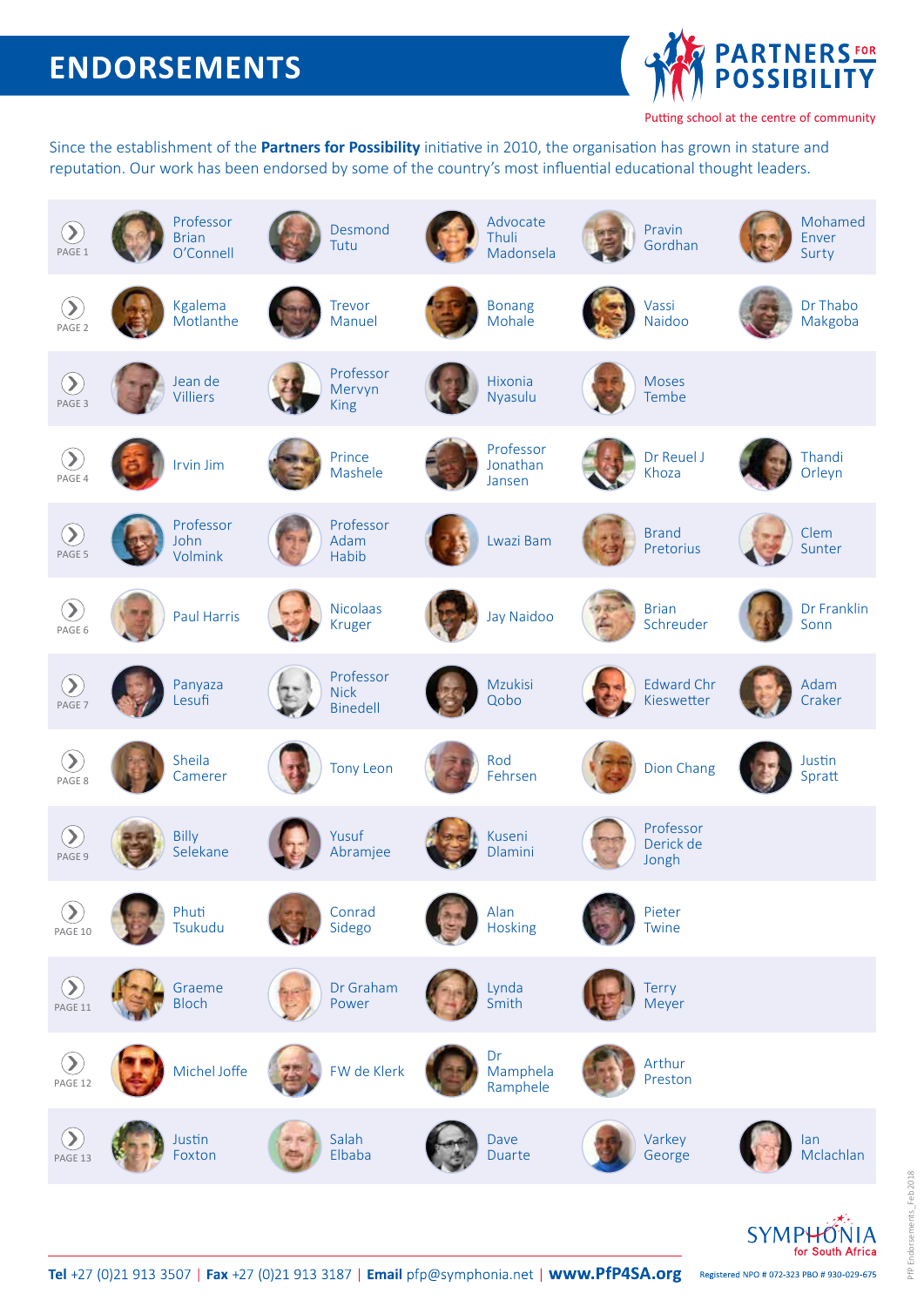# **ENDORSEMENTS**





**PfP's PATRON**

## **Professor Brian O'Connell**

**Former Rector and Vice Chancellor, University of Western Cape** 

"It is clear that we all underestimate just how deeply our history has hurt people and institutions, but if our country is to have any chance of transcending that hurt and if our people are to take full ownership of our future then our schools must lead the way. I believe that Symphonia has it right and that partnership with our leaders in this critical venture, our principals, will create a new environment and release the kind of positive, confident energy, supported by knowledge that will put us on a new path. I support this project unconditionally and hope sincerely that the project will be supported: for all of our sakes."



# **Desmond Tutu**

**South African social rights activist and retired Anglican bishop** 

"I am always moved by the number of people who are engaged in wonderful acts of transformation, of making a real difference in the world. When each of us does something good – where we are – it's these acts of goodness that together overwhelm darkness and change the world. I warmly commend Symphonia for South Africa for bringing together citizens committed to building our country through education – such as in the **PfP** programme. God bless you!"



### **Advocate Thuli Madonsela**

**Professor in the faculty of law Chair of social justice in the faculty of Law - University of Stellenbosch** 

"Sometimes we focus on moaning, but there's far more nobility in taking the initiative and doing something about education. There is a very clear link between educational inequality and societal inequality, and the efforts of **PfP** are really about lighting a candle and improving people's lives. Business must be commended for its involvement in **PfP** and I encourage many others to become involved in the future."



# **Pravin Gordhan**

**Former Minister of Finance**

"In today's complex and fast-changing society, leadership is particularly challenging, whether in a school or any other institution. School principals are expected to be visionary and ethical role models who nurture and care for learners, educators and the community. **PfP** provides an indispensable bridge so that both principals and business leaders share these qualities, the responsibility of leading change at a school and to enrich lives. Through this process business leaders and principals develop new skills, insights and a passion for change."



#### **Mohamed Enver Surty**

**Deputy Minister – Department of Basic Education**

"The Ministry of Basic Education recognises and appreciates the work that **PfP** is doing with school principals throughout the country. **PfP** is a useful programme for the improvement of the standard of basic education in South Africa. Additionally, **PfP** is in line with the National Development Plan (NDP) which calls for the Department of Basic Education to align the interests of all stakeholders to support the common goal of achieving good educational outcomes that are responsive to community needs and economic development."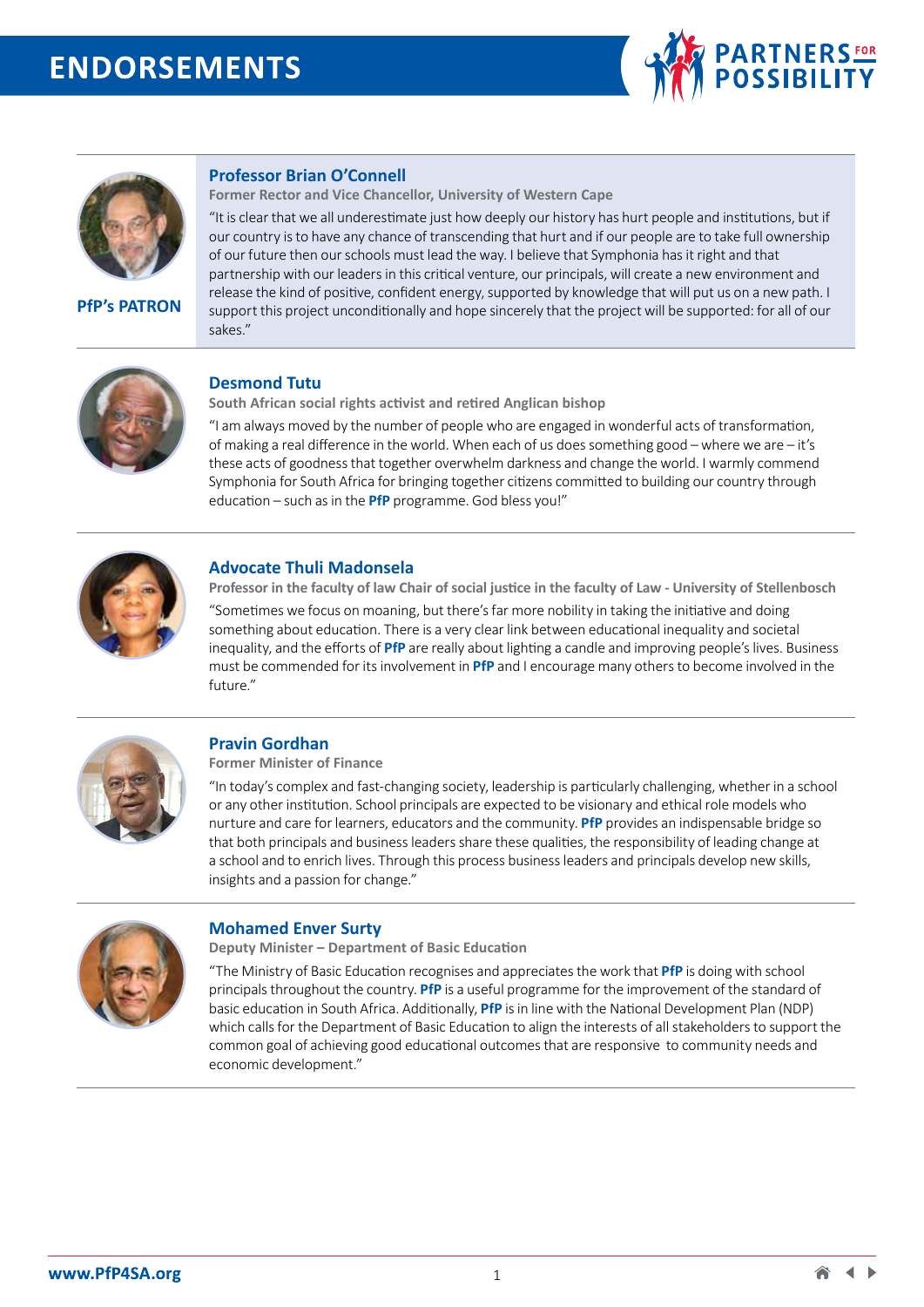



# **Kgalema Motlanthe**

**Former President of the Republic of South Africa** 

"Through **PfP**, an educational initiative, Symphonia has demonstrated the value of social partnership in tackling current national challenges, which include inequality, poverty and unemployment. As they say, education is the great equaliser and thus the surest way of helping us rebuild our society, guided by the vision of unity, democracy, non-racialism, non-sexism, justice and equality. I am convinced that this is an educational initiative whose time has come!"



# **Trevor Manuel**

**Former South African Minister in the Presidency for National Planning Commission** 

"The National Development Plan is all about different parts of society working with government to increase capacity. The **PfP** programme is exactly what is needed to make the NDP real and take our education forward. I commend the initiative for what it does for education. But I also commend the initiative for how it develops business people and gets them into communities those business people would not necessarily get involved with. That has to help nation building as well. Well done **PfP**."



# **Bonang Mohale**

**CEO of Business Leadership SA** 

"I am personally honoured to be able to endorse this amazing 3+ years initiative, **PfP**, for its purpose of empowering our school principals, especially in previously disadvantaged communities. Isn't it amazing that those learners whose teachers have high expectations of them, always do well! Our beautiful country will rise or fall, not so much on the quantum of our resources, but on our ability to manage plan, lead, coordinate & organise. The principal, just like a business leader, can have up to 40% positive effect on the results of our learners. Only meaningful education can seriously address our stubbornly high and increasing levels of unemployment which lead to poverty and inequality. We need to urgently continue to 'grow our own timber' if we are going to be internationally competitive."



#### **Vassi Naidoo**

**Chairman Nedbank Group Limited** 

"The key to inclusive growth, job creation, poverty alleviation and empowerment is Education. **PfP** mobilises active citizenship of business leaders with school principals to strengthen leadership and management capacity at schools… a true example of nation building!

I fully endorse the programme, not only because of what it does for education and skills development at schools, but for the development of business leaders as true ambassadors of business in the 21st Century. Nedbank is delighted to be working with **PfP**."



# **Dr Thabo Makgoba**

**Anglican Archbishop of Cape Town. Chancellor, University of the Western Cape**

"Symphonia for South Africa's core aim of putting the school at the centre of communities is the only way South Africa's basic education challenges can be addressed. I fully endorse and support this initiative which resonates well with the vision of the Anglican Board of Education of Southern Africa (ABESA) of informing, forming and transforming communities in Southern Africa. I call on all South African businesses to give generously and to partner with Symphonia for South Africa as we together provide quality education for all children in South Africa."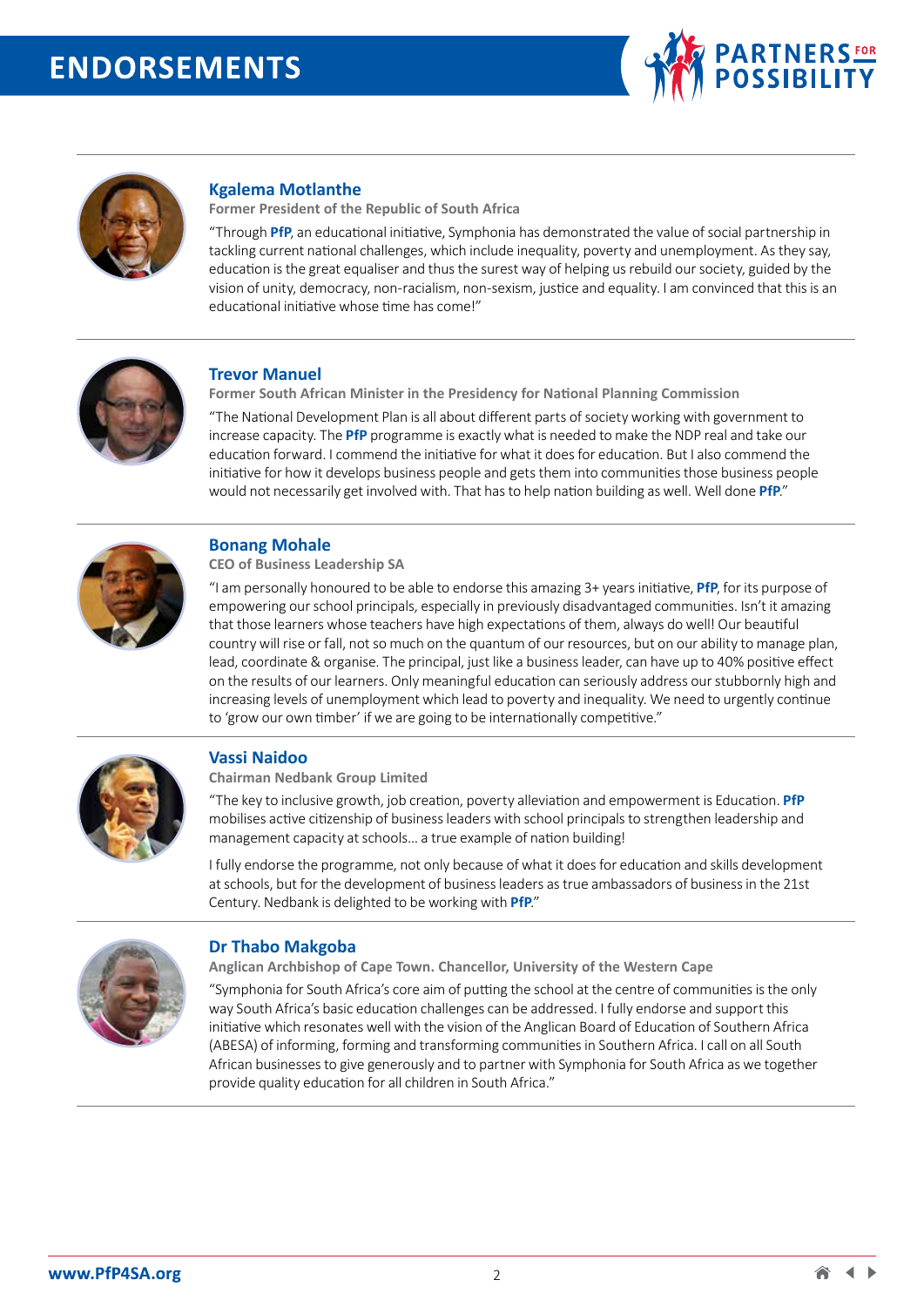



# **Jean de Villiers**

**Rugby player and nation builder**

"The majority of the issues we have in this beautiful country of ours stem from a lack of education. Many children don't get opportunities to develop and learn and the playing fields are not equal. This programme provides a support structure that is essential to reduce inequality in our education system. Education, with mentorship and support for the difficult days, is what will get us through these tough times. This can not be solved by one person. It is a South African issue and need all of us to get involved! **PfP** provides that opportunity."



### **Prof Mervyn King**

**Chairman of the IIRC and of the King Committee on Governance** 

"The goals of responsible leadership, as reflected in the various King reports on corporate governance, are today perhaps more important than at the time they were identified. Organisations have a critical role to play in addressing the social ills created by years of institutionalised discrimination and I applaud **PfP** for bringing together business, civil society and government in a powerful programme that works at the heart of society – in schools and school leadership.

**PfP** has proven that the business sector can be a strong and positive agent of change and their programme not only touches the communities in which they work, but they change the hearts and perspectives of the business people participating.

I encourage business leaders to join in this powerful movement for change and make a difference in the critical education sector."



#### **Hixonia Nyasulu Former Chairman of Sasol Ltd**

"Rarely have I come across a programme that so effectively builds educational capacity, while strengthening the very fabric of our society. By bringing together the leadership capacity, business acumen and networks of corporate South Africa and the grit, heart and shoestring innovation of school principals, **PfP** is creating great leverage in the education sector. Business leaders are sharing their knowledge and skills while at the same time learning how to deal with ambiguity, complexity and how to influence without direct authority. School principals learn invaluable leadership skills while making the school a place of learning for leaders who are courageous enough to cross a boundary to an environment so different from their comfortable corporate office. Reconciliation in South Africa will ultimately happen when people discover each other's humanity and develop relationships across traditional boundaries as we see happen through programmes like **PfP**."



#### **Moses Tembe**

**Deputy President of Durban Chamber of Commerce** 

"Truly transformative business leaders recognise that they, and their organisations, have a role to play in creating an inclusive and prosperous society. Rather than just spend money, these leaders are intellectually and emotionally invested in their corporate social responsibility projects. I commend **PfP** in creating a platform that allows these leaders to create lasting societal change and, in the process, be transformed themselves."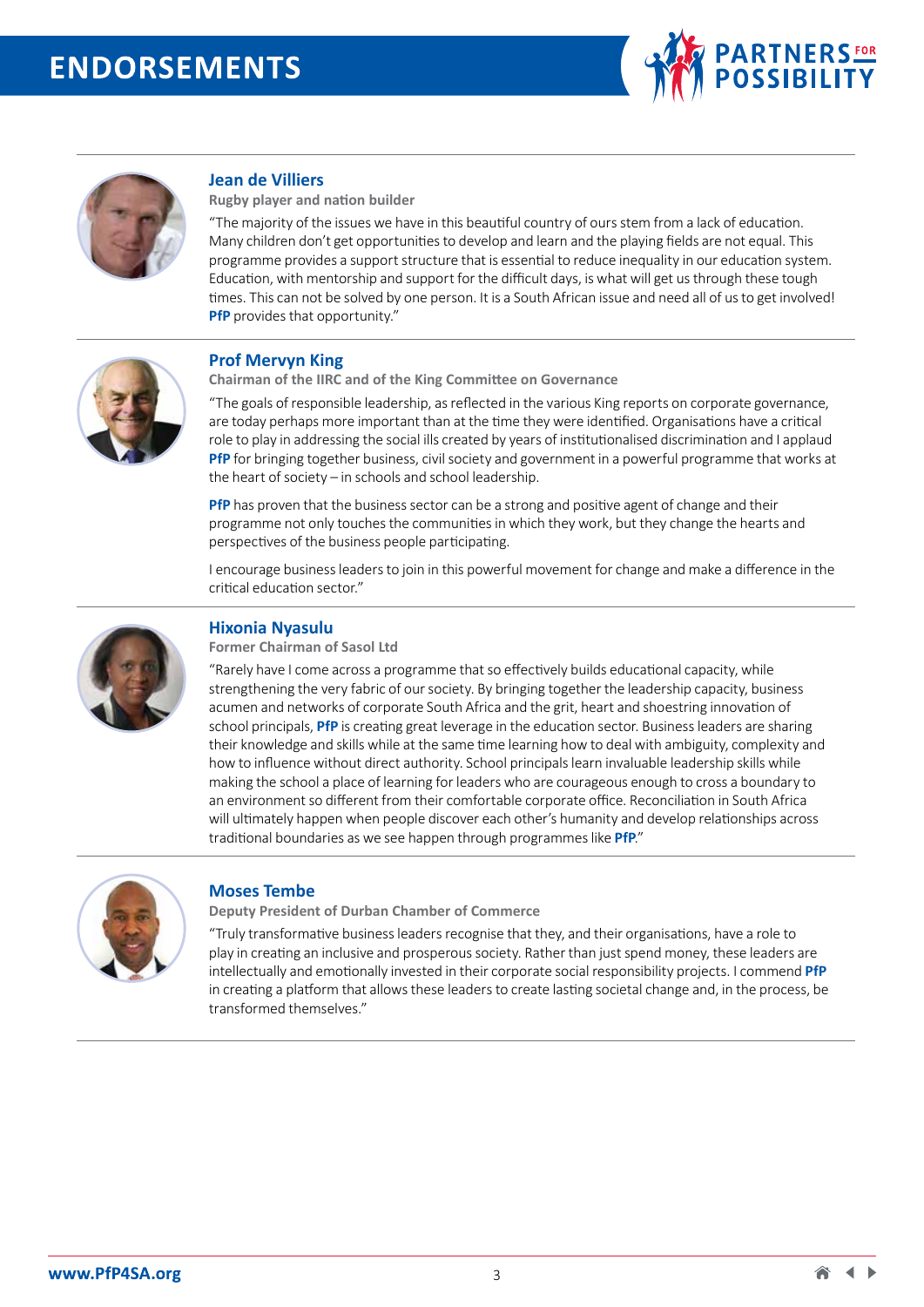



# **Irvin Jim**

**General Secretary of NUMSA** 

"Education is one of the most powerful ways of addressing the challenges of our highly unequal society. I commend **PfP** for bringing together civil society and business to make a meaningful and lasting change to the prospects of children across South Africa."



### **Prince Mashele**

**Commentator on South African politics and author** 

"Blaming the past for the problems we face today will never build a better future. The **PfP** initiative manifests the spirit of South Africans who are committed to building social bridges that will move future generations from a country of problems into a country that is filled with possibility. Education is the surest escape route out of poverty and underdevelopment, and the school is where it all begins. By focussing on improving the performance of schools, the **PfP** initiative has identified the key that will open our country's ideal future."



#### **Professor Jonathan Jansen**

**Professor at the University of Stellenbosch** 

"I challenge every company concerned with the future skills set of high school graduates to join the **PfP** programme in linking principals and corporate leaders in making schools better now, but also in improving our economic futures later."



# **Dr Reuel J Khoza**

**Former Nedbank Chairperson** 

"There can be no partnership more commendable than those who Partner for Possibility. Our political economy is bristling with potential for all manner of possibilities. It is catalytic agents such as **Partners for Possibility**, that render this real. This initiative has my whole hearted support."



# **Thandi Orleyn**

**Founder, Director and Shareholder of Peotona Group Holdings** 

"P**artners for Possibility** exemplifies the power of collaboration across boundaries. When business leaders leave their exalted offices to meet principals in schools and principals find their voice in the company of business leaders, it is a transformational experience for both. I am inspired by the reciprocal nature of this process. We should stop talking about social cohesion. We should do projects like **Partners for Possibility** and work together as citizens who all care about creating a South Africa that works for all. For our future and for the sake of all our children! It is these kind of projects that will enable us to create the South Africa we all dream about."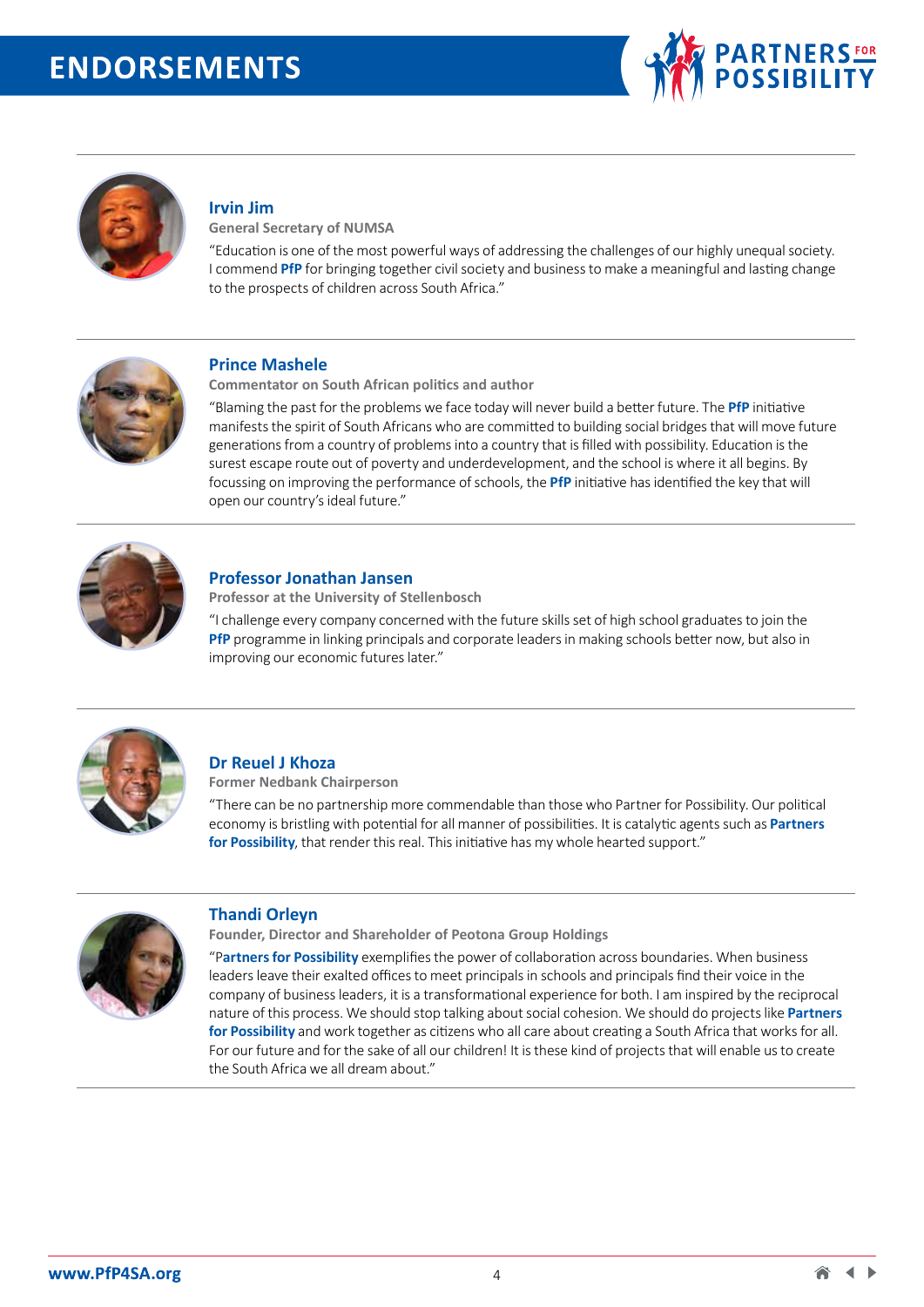



# **Professor John Volmink**

**Chair of UMALUSI Council** 

"The **PfP** programme, facilitated by Symphonia for South Africa (SSA), addresses some of the most important challenges of our time leadership in education, active citizenship and nation-building. What is inspiring about the **PfP** initiative is that it creates the opportunity for each of us as citizens of this country to play our part to tackle these challenges and to come together as a nation in a shared vision. Through this programme, SSA allows/dares each of us to be the hero of the story and make a real difference!"



### **Professor Adam Habib**

**Vice Chancellor of the University of the Witwatersrand** 

"**Partners for Possibility** (**PfP**) are focused on transforming our world. They have correctly recognized that we cannot transcend our racialised past and resolve the historical disparities that we have inherited without us learning to partner one other. This is especially so in the educational arena. I therefore wholeheartedly support the innovative thinking and passion that has gone into joining top business leaders with the school principals who most urgently need access to their skills. The lessons about society's needs, which are gained by business leaders through their interactions in this program, are equally important for advancing nation building. Well done, **PfP**, for breaking ground and benefitting future generations of South Africans."



### **Lwazi Bam**

**Chief Executive Officer, Deloitte Africa**

"Our next generation of South Africans is vulnerable. These young and determined minds need not be. Rather, they need to be led by example. They need to be able to follow in real life footsteps; to walk a path that has harnessed strength in intellect, respect in attitude, and creativity in thought. Growth of our future base of leaders is very much down to education, making it one of our top priorities, if not thé foremost focus area for us all. For professional services firms like ours, education is the difference between us continuing to be in business or not, it is the one 'input' that we cannot do without. The PfP initiative could, very well, hold the solution that we have been trawling to secure. At the very least, I hope this book serves as an encouragement to the many dedicated principals out there that are working against difficult odds to secure the future of our country."



# **Brand Pretorius**

**Director of Companies** 

"I identify fully with the aims and objectives of the **PfP** project. In my view it addresses one of the critical success factors in education in a practical and meaningful way. I am confident that this worthy project will, over time, improve the quality and effectiveness of education in South Africa."



#### **Clem Sunter**

**Respected author and public speaker** 

"This project goes to the heart of what is needed to improve the performance of schools in South Africa. In my experience of 12 years at the helm of Anglo's Chairman's Fund, the principle variable in a school's future is the quality of the principal. A good leader will automatically hold the teachers accountable for the results inside and outside the classroom and will inspire the entire community behind the school to provide the intensity of commitment which ensures excellence. I have no hesitation in giving my wholehearted support to this initiative."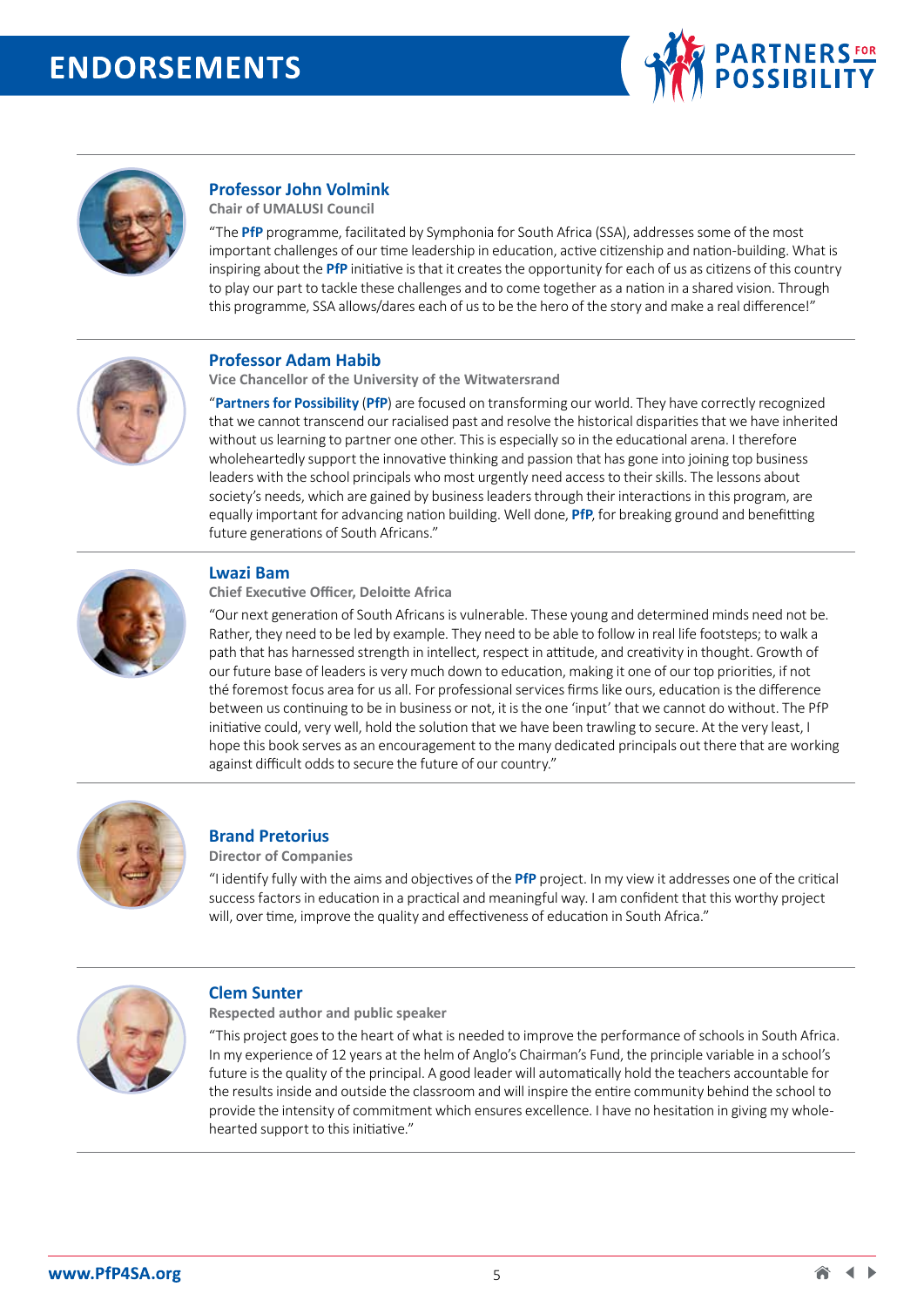



## **Paul Harris**

**Co-founder of Rand Merchant Bank Holdings**

"**PfP** create the opportunity for business leaders to give more than just money they get to contribute their knowledge and skills to help lead change in education. I strongly support the idea of partnering business leaders and school principals to help transform our education system."



#### **Nicolaas Kruger**

**Group Chief Executive: MMI Holdings**

"Supporting basic education is probably one of the most important strategic investments that any South African company can make. This sector is foundational to many of the challenges we face and it holds the key to a more prosperous, and equal society. In light of this, I firmly endorse the work that **PfP** does in targeting educational challenges at its very root and doing so in a structured and long term way."



#### **Jay Naidoo**

**Co-founder and Chairman of J&J Group**  "Thank you for the hard work you are doing to build the ladder for education and training for our future generations."



# **Brian Schreuder**

**Head of Department, Western Cape Education Department**

"I fully endorse the **PfP** programme for the powerful effect it has in supporting and strengthening under-resourced schools in the Western Cape and across South Africa. As the first province to host **PfP** schools, we saw the positive outcomes of the programme's focus on school leadership and their respect for the inherent, although sometimes dormant, leadership skills at schools. We are happy to support this initiative as it is totally aligned to our efforts to strengthen school leadership. We also recognise that the programme's impact spread over time to positively influence the teachers, children and to ultimately, place the school at the centre of its community."



#### **Dr Franklin Sonn**

**Renowned educational academic and business leader** 

"There are several support groups formed to try and enhance excellence in education and constructively assist in bridging the gap between performing and underperforming schools in our education system. Unfortunately they don't all have positive results. Symphonia for South Africa's **PfP** programme is conceptually sound. It produces positive results because it is carefully designed, well executed and managed. The energy and passion of Louise van Rhyn is in itself contagious. Because I am impressed with the educational framework and especially the strong leadership and devotion to task of Louise van Rhyn I happily wish it to be publicly known that I support the **PfP** programme."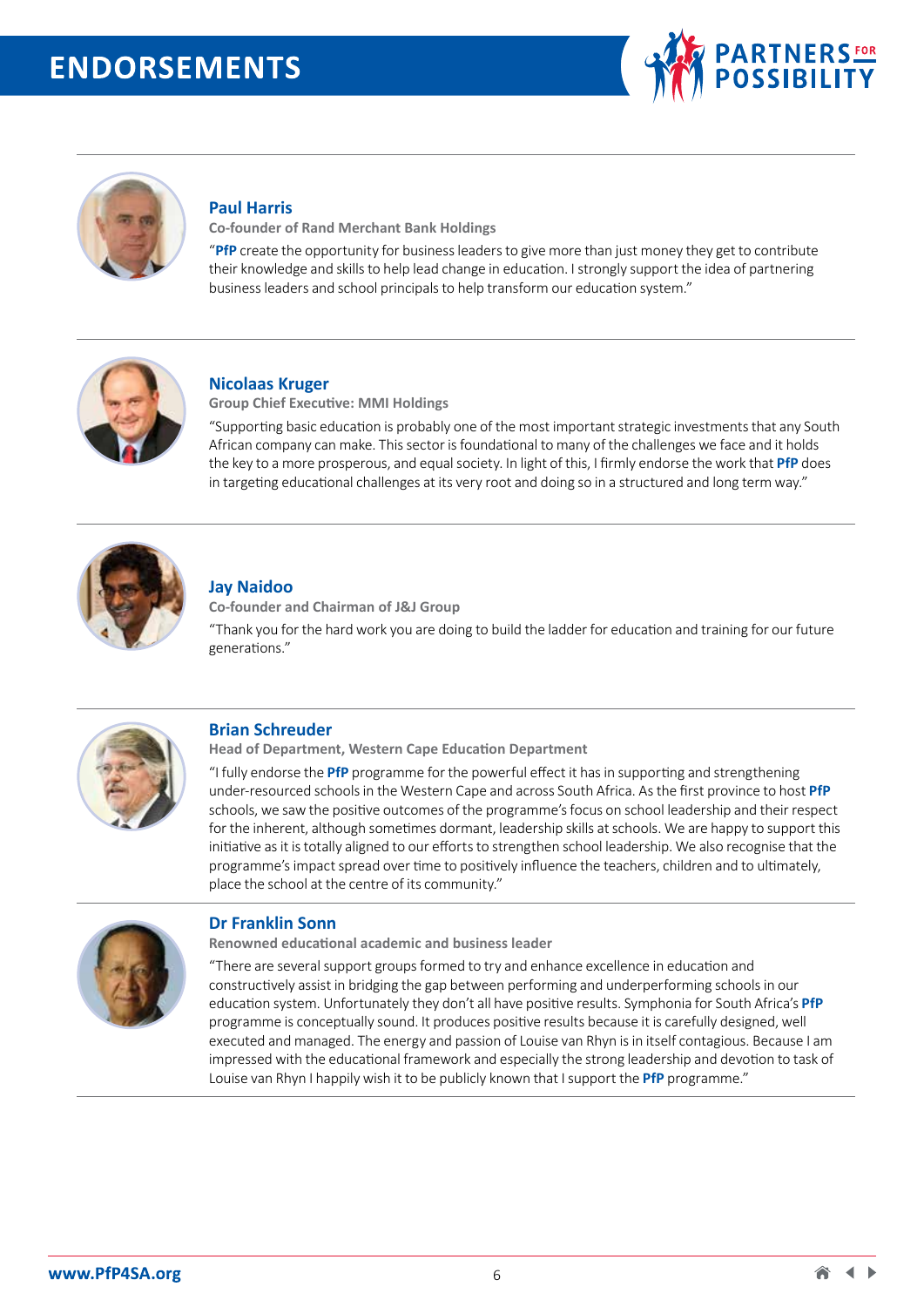



# **Panyaza Lesufi**

**MEC for Education in Gauteng**

"If our education system was a four-legged table, two legs would be broken, and as a country we need to ensure that those legs are fixed. I'm proud to be associated with **PfP** through the 66 GDE Schools project. We have to stand up and do this thing together, and I really appreciate all of **PfP**'s support. In me you have a partner."



### **Professor Nick Binedell**

**Founding Director of Gordon Institute of Business Science**

"**PfP**, led by Louise van Rhyn and her team, is a fantastic example of how individuals can make a difference in a critically important area. The creative idea of linking business leaders to principals in a mutually valuable way has had a remarkable impact. GIBS fully support this endeavour, contributing wherever we can and we hope that this project will continue to flourish and add to the many initiatives that will change the face of public education in South Africa for the sake of our country's stability, prosperity and long term sustainability."



### **Mzukisi Qobo**

**Author and Associate Professor, South African Research Chair Initiative (SARChI) - African Diplomacy and Foreign Policy, University of Johannesburg** 

"There is growing recognition globally that the most enduring solutions to complex social challenges do not come from the government alone. Crucially, engaged citizens working in partnership with various sectors of society, including government, communities and corporate leaders are the ones who shape the trajectory of change. That is why I am thrilled to endorse **PfP**. I believe **PfP** exemplifies a civic brand of transformative leadership that is solutions-oriented and that is passionately driven to create lasting change in the education sector. **PfP** has demonstrated that shouting from the sidelines does not produce change. It is taking steps, however small, to grapple with one of the biggest challenges facing South Africa, that holds promise for desired change. They are, indeed, true partners for change and possibility."



# **Edward Chr Kieswetter**

**President of Da Vinci Institute, Investor & Businessman** 

"Education is central to changing the fibre of our society, creating self reliant & well functioning individuals, families & communities. At the heart of an efficient education experience is a competent principal and corp of teachers. **Partners for Possibility** understand this and has created an enabling means for leaders from amongst education and business to learn and grow together to give us hope and our children a better learning experience at school. I support this unique approach of **PfP**."



#### **Adam Craker**

**Chief Executive Officer of IQ Business Group**

"The best ideas in life become obvious with the benefit of hindsight, although only come to light through outstanding conceptualisation and execution. **PfP** unites government, business and society as partners to create a future for our children by advancing leadership in our education system. Our opportunity is not only to embrace the approach and its results across our school system but to leverage the same into how we grow and transform as a nation."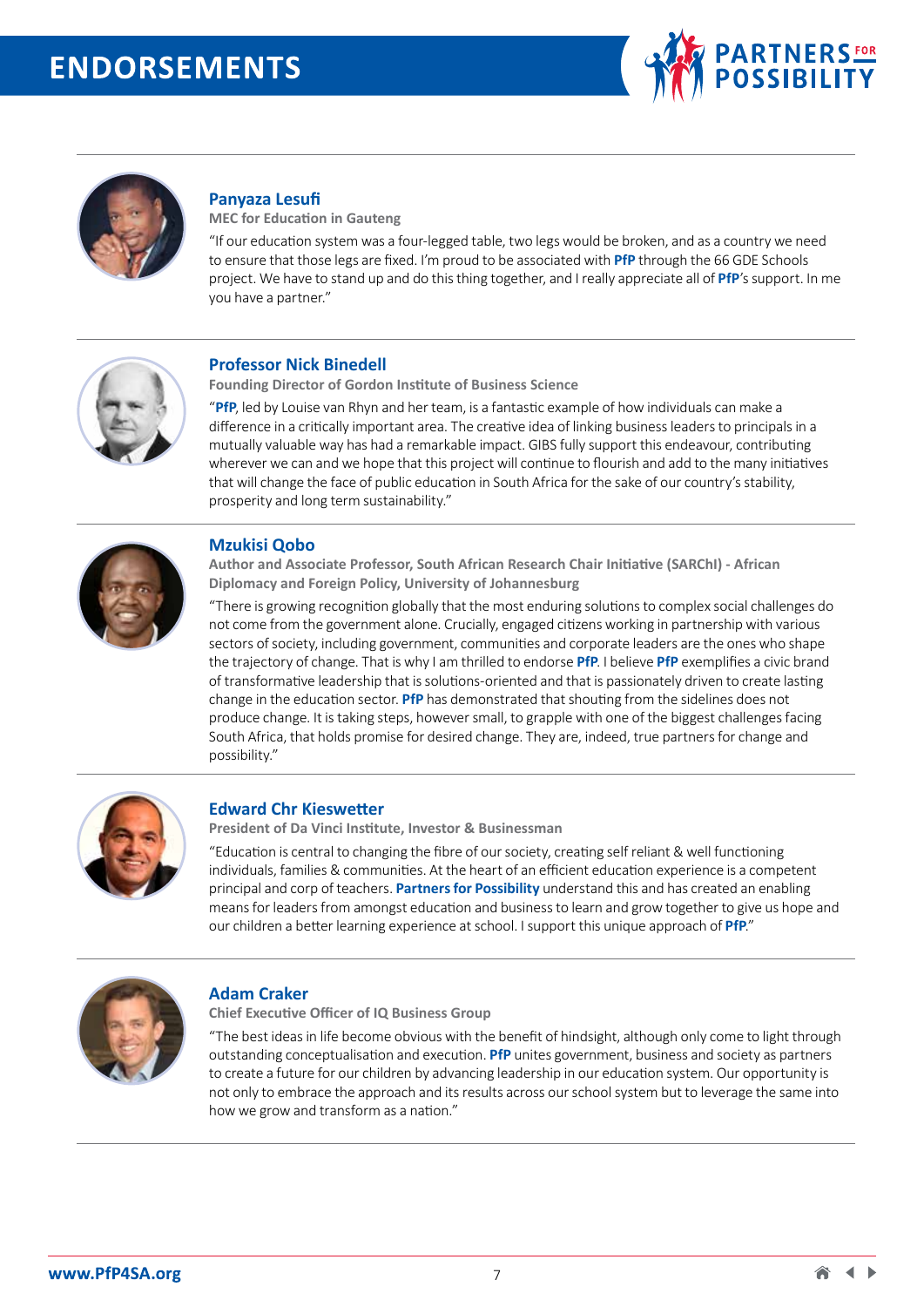



# **Sheila Camerer**

**Senior Member of South African Parliament, DA** 

"It is a pleasure and a privilege for me to endorse this excellent transformative initiative of **PfP**. As a grandmother of five young South Africans fortunate enough to be attending some of our country's top schools I am deeply aware of the need to strengthen our schools on the broadest possible basis. This can only be done through leadership which is why this partnership project is such a great idea. I appeal to business leaders in all communities to support the **PfP** initiative and ensure that schools in all our communities become centres of excellence."



#### **Tony Leon**

**Chairman of Resolve Communications, Founding Leader of the Democratic Alliance, formerly South African Ambassador to Argentina, Uruguay and Paraguay** 

"I am delighted to endorse **PfP** and making a small and positive difference in the battle to achieve good educational outcomes, one school at a time. **PfP** brings together leaders from South Africa's high performing private sector and matches them with school principals in challenging environments. We all know, and research around the world proves, that the health of a school depends on empowered principals and good teachers. Our country spends more on education than practically every developing country in the world and yet we have dismal results. These partnerships can, in a meaningful way, change that trajectory and transform our country."



#### **Rod Fehrsen**

**Semi-retired after a career as an industrialist across a wide range of industries, Non-executive Director, Coach and guide with a passion for people and strategy**

"I have been passionate about leadership and learning for many years. The **PfP** programme combines both in a way that will uniquely build capacity for the future of our children and our nation. Their programme is a great help to developing both a managers and a school principals leadership skills precisely because it provides the opportunity to engage outside of their direct lines of responsibility."



#### **Dion Chang**

**Founder of Flux Trends, Trend Analyst and Innovator**

"**PfP** is the kind of public/private sector initiative we need, not only in South Africa, but also in the new world order we are transitioning into. It illustrates, and practises, an approach which is neither boxed nor siloed: a traditional mindset that is proving obsolete for the 21st century. In South Africa it demonstrates the active citizenry we desperately need to turn the idealism of our rainbow nation into a sustainable reality. If our country is to evolve and prosper, we can no longer afford to sit on the sidelines as passive bystanders, but need to actively participate in building the nation and society we all want to live in. **PfP** provides the foundation of this envisaged future."



#### **Justin Spratt**

**Chief Growth Officer of Quirk** 

"Children really are the future. Louise and her team have formed an incredible initiative to invest and support the education of our nation's children - investing in the very resource that will ensure better lives for all. I commend the hard work and tenacity of **PfP**. We have hope because of people like these."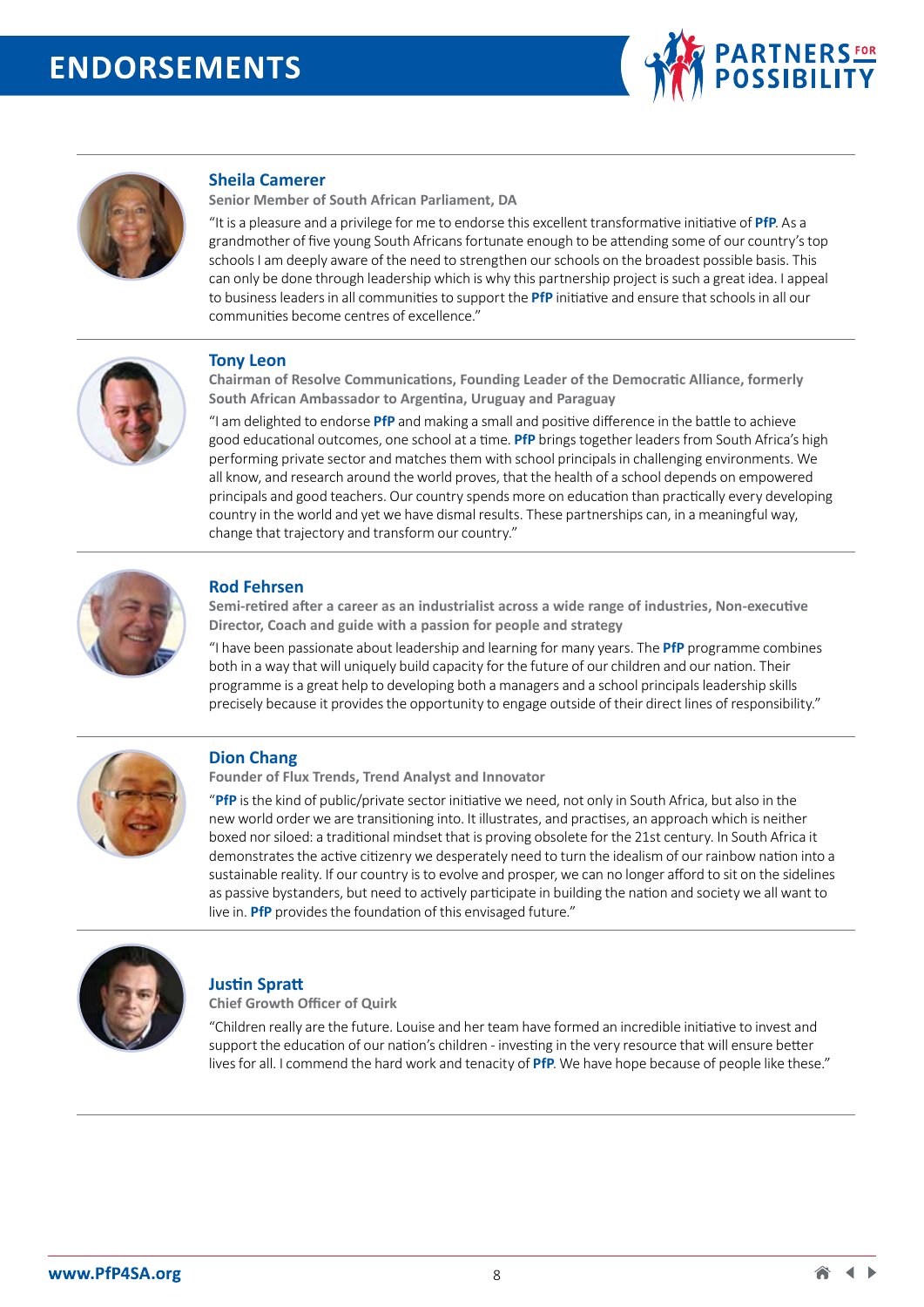



## **Billy Selekane**

**Internationally acclaimed inspirational Keynote Speaker** 

"I have been a merchant of hope for more than 15 years, selling the power of possibility because I know just how important it is to have a nation which is focused, educated, responsible and visionary. When I encountered Louise and she introduced me to **Partners for Possibility** I knew there and then that there is hope not only for South Africa but also Africa. I believe that what they have created is an amazing process which will not only get business to share needed skills with educators, but that education will listen to what businesses need and be able to prepare the young minds for the world. I believe that this is the 2nd revolution that South Africa needed, to liberate the minds of the young and show them the power of possibility by bringing to them successful men and women, who at one stage sat at those desks and some on the floor. **PfP** is what the world needs and I am proud to be associated with them."



#### **Yusuf Abramjee**

**Social Cohesion Advocate, Play Your Part Ambassador, Anti-crime Activist and Consultant**

"**Partners for Possibility** under the leadership of Louise van Rhyn is doing sterling work. Our country has three main priorities:

- 1. Education
- 2. Education
- 3. Education

You are making a difference. The business community needs to support initiatives like yours which contribute significantly. Your results speak for themselves. Continue the good work and Lead SA."



#### **Kuseni Dlamini**

**Chairman of Aspen Pharmacare Holdings** 

"**PfP** does outstanding work that directly and meaningfully unleashes the potential of principals in schools that need help the most. I can't think of any other better way of making South Africa and the world a better place for all than ensuring that our schools effectively prepare the youth for impact and leadership in a globally competitive world."



#### **Professor Derick de Jongh**

**Director: The Albert Luthuli Centre for Responsible Leadership** 

"No organisation or school can flourish without dedicated and responsible leadership and no intervention in under-performing schools will have a lasting change if there is a leadership vacuum at the school. Partners for Possibility brings together business leaders and school principals to address this leadership challenge, with fantastic results. I wholeheartedly endorse the work done by **PfP** and I believe in their capability to change our basic education sector for the better."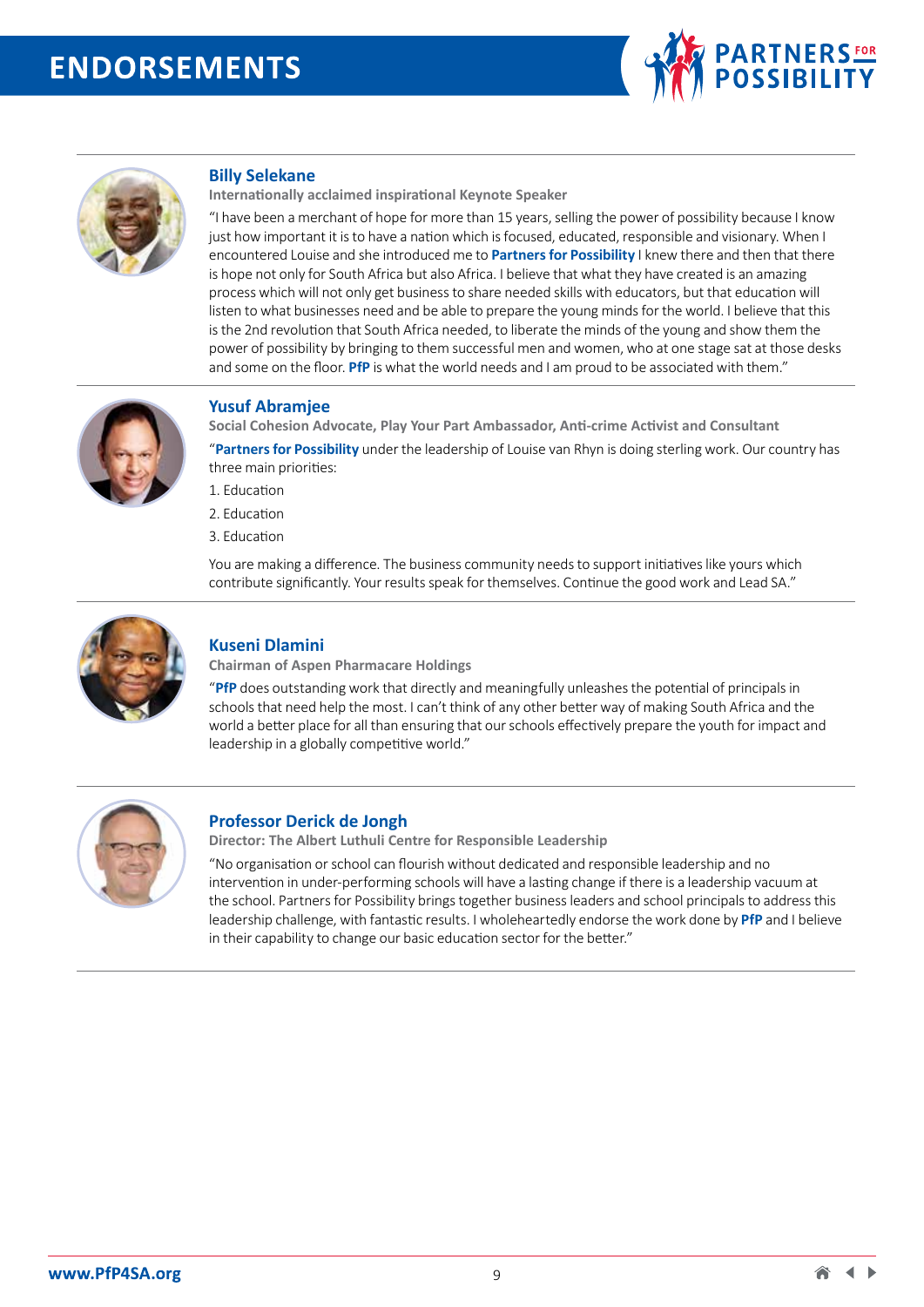



#### **Phuti Tsukudu**

**Owner, Tsukudu Associates** 

"**PfP** makes me think of the work of Barbara Max Hubbard, a wise woman whose pioneering work on us as co-creators rings true to **PfP**. **PfP** embodies most of the qualities, energy and consciousness that she talks about. The by being a co-creator one relinquishes the desire for power and celebrates authentic partnerships by bringing one's unique genius with that of another.

At a practical level this results in deeper relationships, harmonious communities and synergistic solutions to collective challenges. What the testimonials attest to are these co-creation qualities in authentic partnerships.

**PfP** demonstrates that solutions lie within and with those involved, not others whoever others may be. It places the locus of control internally and not externally, truly appreciating that we are the ones we have been waiting for. May this work be a beacon of hope for our children, who are the future."



# **Conrad Sidego**

**Director of Companies** 

"**PfP** is a great example of the transformation that we need in South Africa. We will strengthen the fabric of our society by these kinds of partnerships where leaders from different sectors work together in a spirit of contribution."



#### **Alan Hosking**

**Chief Strategist, Architects of Greatness** 

"All parents, whether they're at home in a shack or a boardroom, want the same three things for their children: a good education, good opportunities and a good life. Our nation's future lies in the hands of our children, so our children need a good education to enjoy good opportunities and a good life. I salute **PfP** for ensuring that more of our nation's children get the education they need so that a benefit to one becomes a benefit to all."



#### **Pieter Twine**

**Passionate about education and the potential of our children.**

**General Manager – Woolworths Loyalty and MySchool MyVillage MyPlanet Fund Raising Programme.**

"The future of our country does not belong to the adults of today, we are purely the custodians until we hand it over to the children of today.

If we do not invest in capacity of those in leadership roles at our schools, help them gain the support and commitment of the communities around them, they will not succeed nor will our country.

We are proud to have Symphonia on board as a beneficiary of the MySchool MyVillage MyPlanet programme. Through the **PfP** initiative we have helped our partner schools take ownership of their tomorrow, today."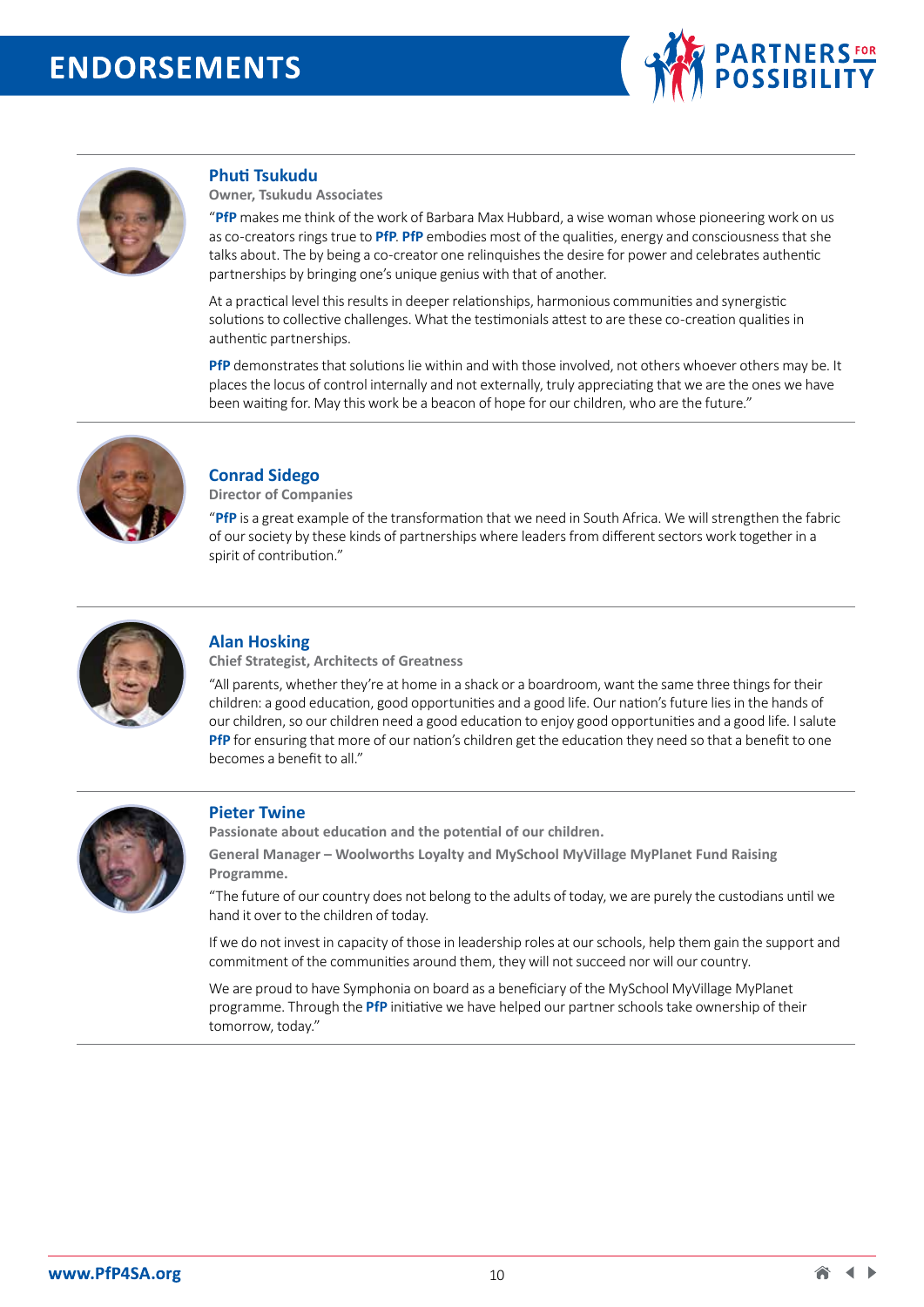



# **Graeme Bloch**

**Education Expert** 

"**PfP** speaks to the urgent and fundamental need to fix South Africa's school system; and also speaks to the energy that exists in all sectors to work together on this national priority. Schools provide a unifying point to bring together parents, donors, religious teachers, pupils, to help our young people to fly and for our nation to be the best. Education is the tried and tested route out of poverty."



#### **Dr Graham Power**

**Founder of the Global Day of Prayer and Unashamedly Ethical movements, Founder and Board Chairman of Power Group of Companies**

"One of the diseases of our times is that of individualization (rather than community) and independence (rather than interdependence), resulting in isolated spheres protecting and securing their own interests. The answer to this problem and other social issues often lies within people coming together and holding hands. Our society needs more programmes such as **PfP** that builds bridges between our separated societies. I fully endorse this key initiative that strengthens community – a place where we can take responsibility for our neighbours."



# **Lynda Smith**

**CEO of Refirement Network** 

"I am a social entrepreneur and passionate about education. It has been a privilege to be involved with this model as a board member since inception.

True change can only happen when ordinary citizens become involved and together with principals, teachers, learners and parents we start to make a difference to a community, one school at a time. The change seen in both hearts and minds of both the business leaders and principals is what will change the fabric of our society.

The added benefit of this model is that many other skilled individuals who are willing and able can engage as a result of leadership, relationships and systems in place. Parents are the primary educators of our children and the invitational style and process is helping ordinary parents to understand their role to engage and to be a co-partnership in the educational journey of our children.

Together we can change the story of our nation one child, one parent, one school and one business leader at a time. I encourage many more to become involved and to enjoy the journey. It will change your life forever."



# **Terry Meyer**

**Founder and Director of Leadership SA** 

"This innovative programme is a transformational and life changing experience for leaders. It is grounded in global best leadership development practice but is highly relevant to effective leadership in the context of South Africa. It also provides tangible benefits to schools and the communities they serve. For leaders who wish to move beyond traditional business school theory into the realms of personal transformation and experiential learning, this is best of breed."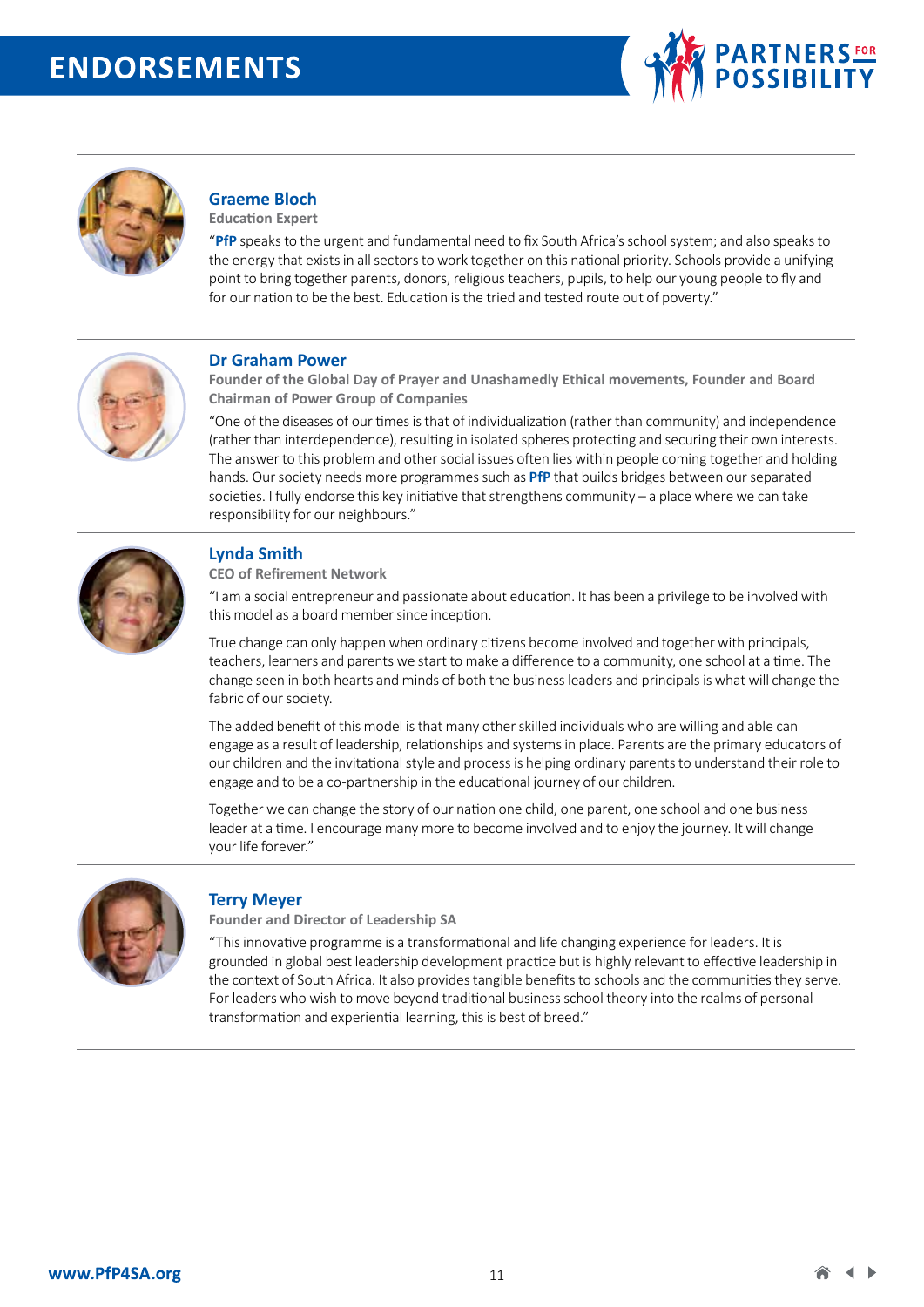



# **Michel Joffe**

**Operations Manager at Indox**

"The complex challenges in South Africa can only be solved by the leaders within these schools. The **PfP** programme loves and creates space for these leaders to find their own solutions, which impact thousands of people."



#### **FW de Klerk**

**Former President of South Africa** 

"I applaud the **PfP** programme and its valuable contribution to the vision of achieving quality education for all South African children by 2022. I support the **PfP** programme because it enables successful businesses to share their financial and managerial skills with the school principals who do not have access to such resources. The partnerships that develop are making a significant contribution to the improvement of participating schools. They also represent an excellent example of the manner in which South Africans from different communities and walks of life are working together to build a better society. South Africa's future success depends on our ability to transform key areas of our national performance, particularly education to ensure that all South Africans have the opportunity to participate in the economy and of benefiting from our new constitutional dispensation. I agree with **PfP** and the National Development Plan that the provision of decent education for all our people is one of South Africa's biggest challenges. I therefore wholeheartedly endorse the **PfP** programme and applaud the contribution that it is making to the improvement of education."



# **Dr Mamphela Ramphele**

**Medical Doctor, Businesswoman, Social Activist** 

"Nothing matters in the life of a nation as much as education. If you look at history, the societies that have succeeded are those that value education, that invest in education. By investing I'm not talking money only. I'm talking time, energy, enthusiasm and high expectations of our children."



#### **Arthur Preston**

**Principal of Elkanah House Primary School** 

"The **Partners for Possibility** initiative has provided me with greater insight into the challenges faced by some of my colleagues in the state sector. It has also provided me the opportunity to see the value of business insight and experience in the education sector. However, the greatest joy for me has been to observe the deep understanding and relationship which develops between the principal and his/ her business partner. The increased respect for and understanding of each other's realities has played a large role in the success of the initiative. I believe these partnerships, which cross social, economic and cultural boundaries, give hope for a brighter future for our country's youth."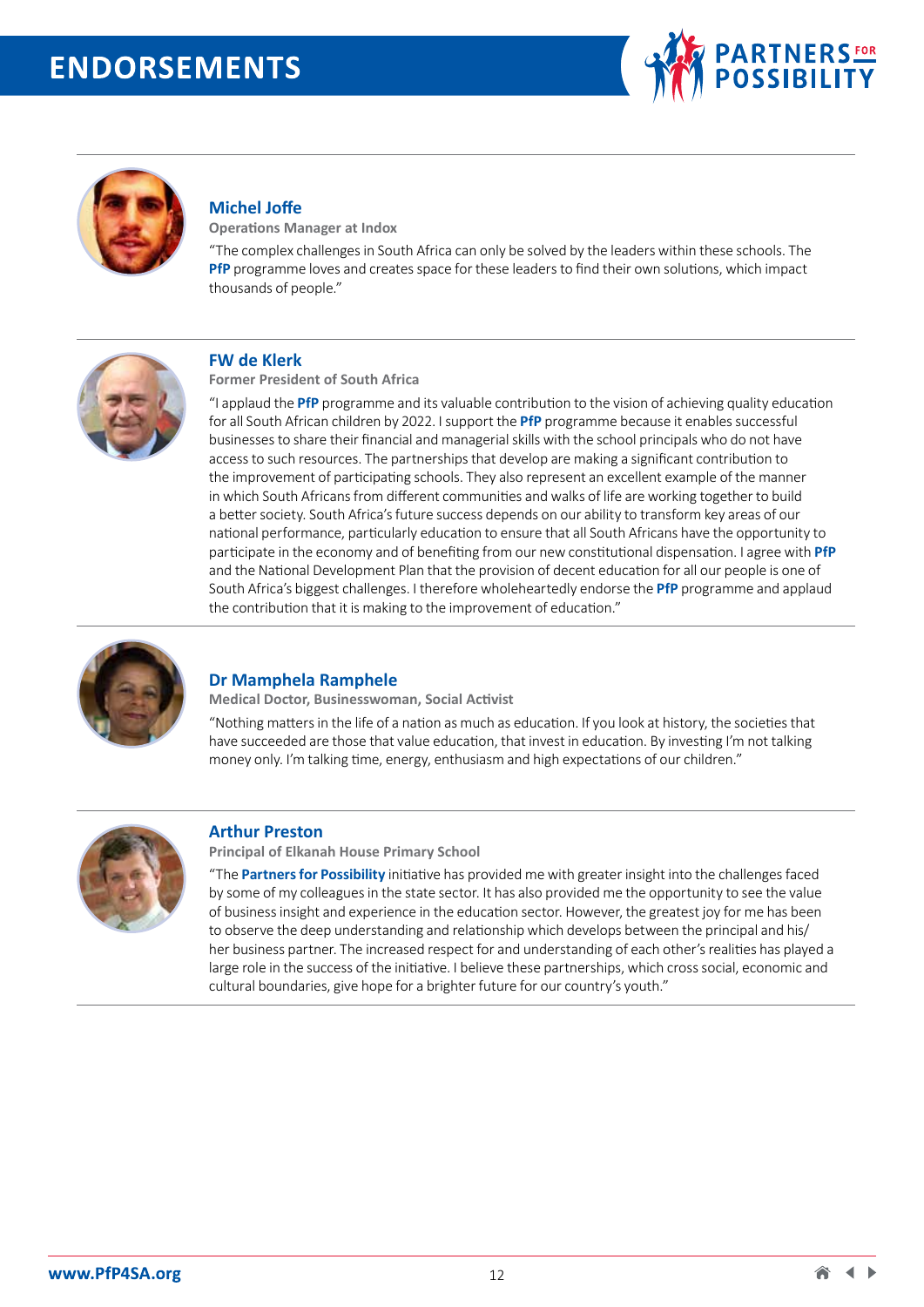



#### **Justin Foxton**

**Co-founder of The Peace Agency** 

"I would like to take this opportunity to state my support for the **PfP** project. This goes to the very heart of some of our most pressing social concerns and tackles them in a realistic, sustainable and resultsdriven fashion. So often in our modern world we see well meaning projects spring up that have neither the wisdom nor the focused intentionality to have lasting impact. This project is not one of those. It is founded on excellent thinking, broad vision and hard work and I believe that it can and will play a significant role in the future development of our communities. By placing schools, our children and youth at the epi-centre of the process of healing and transformation, this project is acknowledging that change must happen, not only from the top down, but from the inside out."



# **Salah Elbaba**

**Chief Executive Officer of SMSweb** 

"We are happy to endorse the **PfP** project. As a business we focus on connecting schools to parents using technology, we have seen the actual benefits of what happens when parents are made aware of what is happening in a school, and how that improves the education of the learner. Your project takes this to a new level, and enables not only parents but all the people involved in a school community (learners, parents, educators and the local community) to come together and make a difference."



#### **Dave Duarte**

**Educator and thought leader** 

"Bringing business and school leadership together is just brilliant. All leaders need support and development, and school principals especially, because their role is so incredibly important yet complex, challenging, and often under-resourced. Thank you, thank you to everyone involved in **PfP** for your investment in our country's most important growth sector, Education."



# **Varkey George**

**Social Entrepreneur** 

"What a wonderful idea it is to partner schools and corporates to work together towards a better future for the young of South Africa. There is so much that the corporate world can learn from our schools and so much the schools can learn from corporate. This mutual learning is leading to mutual support. Corporate management systems can enhance school management systems and better school management systems lead to better teaching and learning which further leads to a better workforce for the corporate. **PfP**, a Symphonia South Africa project, is encouraging, supporting and implementing this programme. What a brilliant idea!"



### **Ian Mclachlan**

**Former Principal at St Stithians College and education thought leader**  "I think **PfP** is a wonderful idea, built on sound development science. I would encourage all businesses, who care about the future of South Africa, to get involved."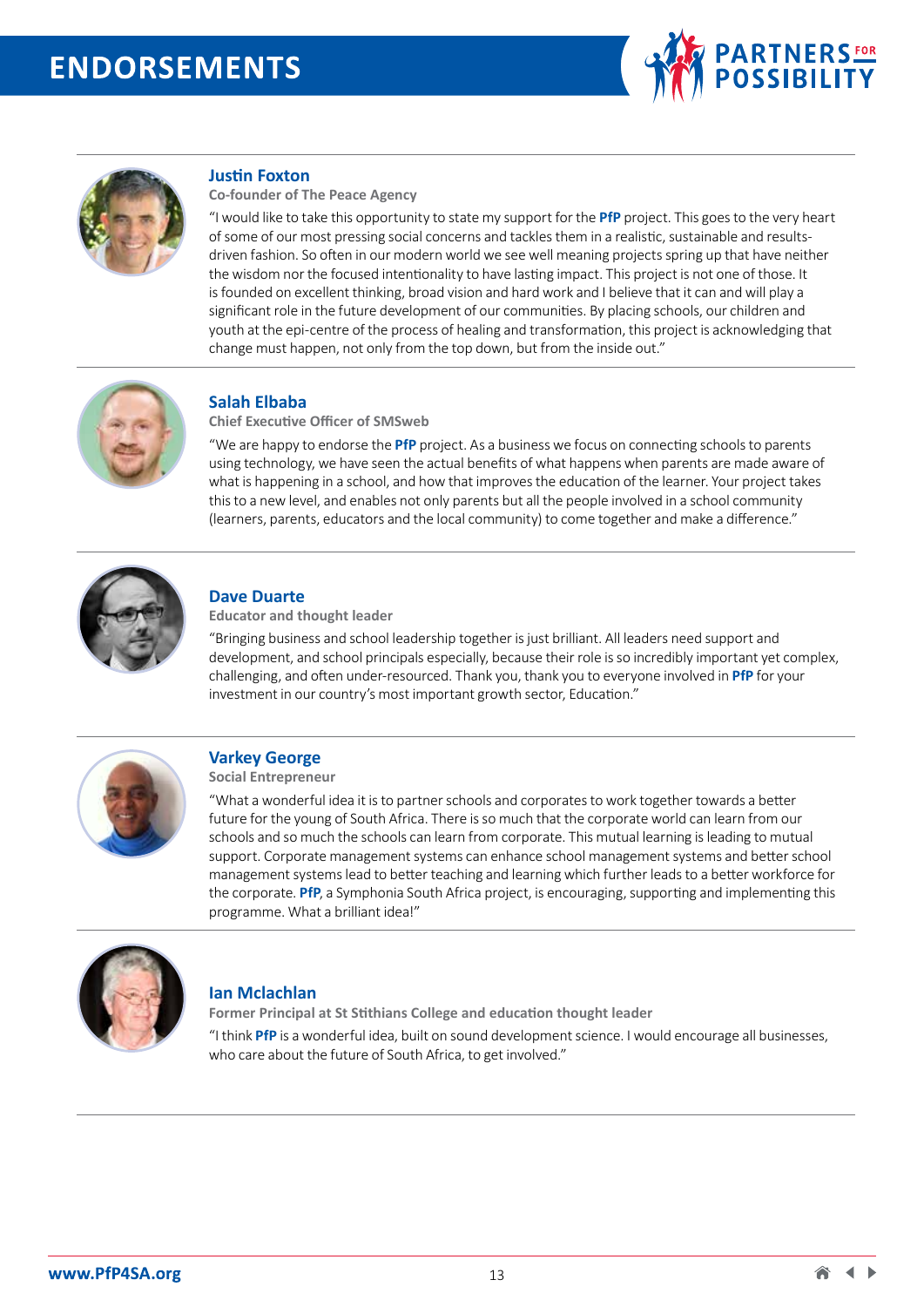

# Endorsements from **PfPs**



# **Wendy Luhabe**

**Economic activist and social entrepreneur** 

"In a world where there is a chronic leadership vacuum and pockets of excellence, I am inspired by this home-grown, innovative and sustainable solution which places education at the centre of community. We invite you to join us in creating new possibilities, new partnerships, collaborative and experiential approaches for leadership development in a changing environment that requires a new intelligence. This is essential for us to leapfrog South Africa to realise her full potential."



# **Itumeleng Kgaboesele**

**CEO Sphere Holdings**

"**PfP** gives us as business people a platform to assist in the education sector, which is in crisis, with the skills and networks that we have. I find it especially appealing that the partnership between a business person and school principal is structured as an equal partnership in which both parties can learn from each other. **PfP** has had a significant impact on my life and the school where I am assisting and I fully support their work in improving basic education in South Africa."



# **Oresti Patricios**

**Chief Executive Officer of Ornico** 

"The experience I have had working with **PfP** and partnering with Solomon Mawela, the principal of Gordon Primary School in Alexandra Township, has changed me forever. This remarkable principal has taught me to be a better human being and to understand the circumstances that some of the learners have to deal with. Lack of food and lack of educational guidance from parents are two of critical factors we needed to address.

"My intervention has been minimal. I was there to listen, as he is the one who knows best how the system works and what's best for his learners. At the beginning of the year we worked together to set certain goals for the school, first among which was learning outcomes. In 2012, from Grade 1 through to Grade 6, in Maths, isiZulu, English and seSotho, the average results were a failing grade, in the region of 16% to 40%. By 2013, all had improved, some by over 20%.

What did it cost me? Not much. A little time mostly, which forced me to schedule my life better, but the excitement and motivation I received from being part of this was priceless."



#### **Jane Tsharane**

**Principal: Makgatho Primary School, Atteridgeville** 

"As an alumnus of the programme, I experienced all that it had to offer. I joined the programme and believed that I would further develop my leadership skills, but I was skeptical of being partnered with someone whom I did not know. That changed however and over time my business leader-partner and I formed a very strong bond that lasted for much longer than our formal year together. I would encourage any principal to join the **PfP** programme."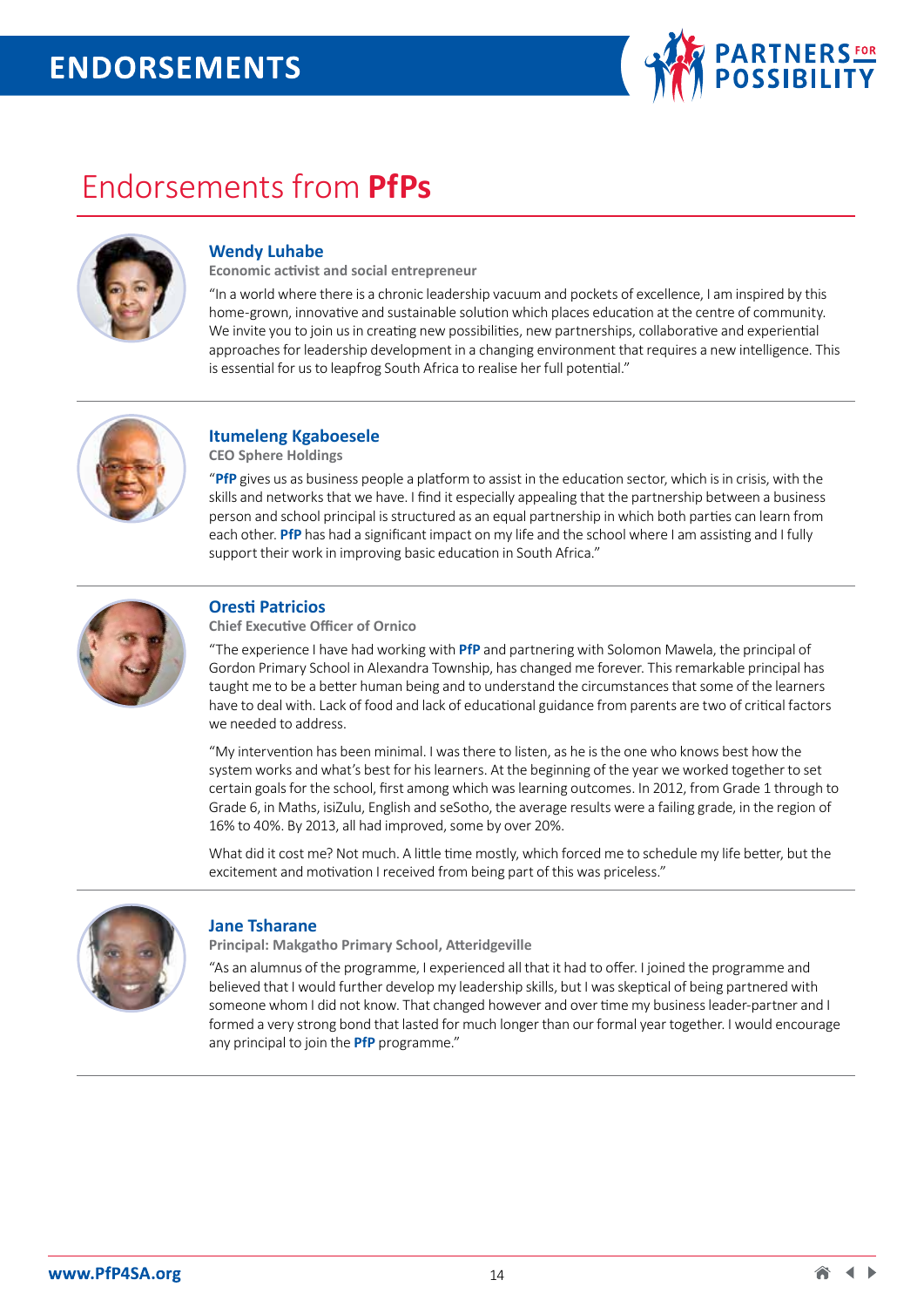



#### **Bob Head**

**Former CFO (SARS)** 

"Of course education is important and everyone here has noted it. but I am a participant with an amazing school in Atteridgeville. And what has it done for me?

- **•** Understanding of all communities from both a business and management perspective.
- **•** Influencing skills have definitely improved I only have influence, no power.
- **•** I am more open to other points of view.
- **•** Listening skills have grown not least because I am confronted by a very different set of circumstances.
- **•** You value other people and what they are trying to achieve. From the Principal to the people protecting our vegetable plot.
- **•** I can make change happen in a totally alien environment.
- **•** Humility. There are some brilliant, talented and amazing people out there.
- **•** It has enabled me to take people to the township that would not otherwise go truly one South Africa.

If you want to help fix education and you want to fix yourself then **DO IT**. Do not just talk about the problems. Get stuck in and help."



#### **Louise Brits**

**Managing Director - Mandevco Consultants** 

"**PfP** is a truly life changing experience, for you as the business leader, for the school principal and for the children at the school. The programme is designed to take you out of your comfort zone and stretch your capacity as leader, while supporting you and your principal partner with regular coaching sessions and formal training. I applaud **PfP** for the way in which they allow for each partner to play to their strengths and for each partnership to focus on the issues that their specific school face. We ARE the leaders we are waiting for."



#### **Thomas Holtz**

**CEO: Multotec Manufacturing** 

"This endorsement was written four years after I started the **PfP** program, and I continue to benefit from the journey my partnering principle and I started together. Initially I was not certain that there was anything that I could learn or even offer my partner. The well facilitated process of getting to know each other and setting some clear objectives for the benefit of the school's pupils was very rewarding and meaningful.

Although the most important objective was to assist the school principal, the benefit I gained was quite unexpected and in so many different ways. I gained access and respect in the work that the principle does and learnt to influence without control and listen deeply to the issues without always giving advice. The course work and the partnership has assisted me in developing a more inclusive and participative management style.

I truly believe that every manager that is serious about leading and managing in South Africa will benefit from this and at the same time get into the world that many of our people live in and make a real difference."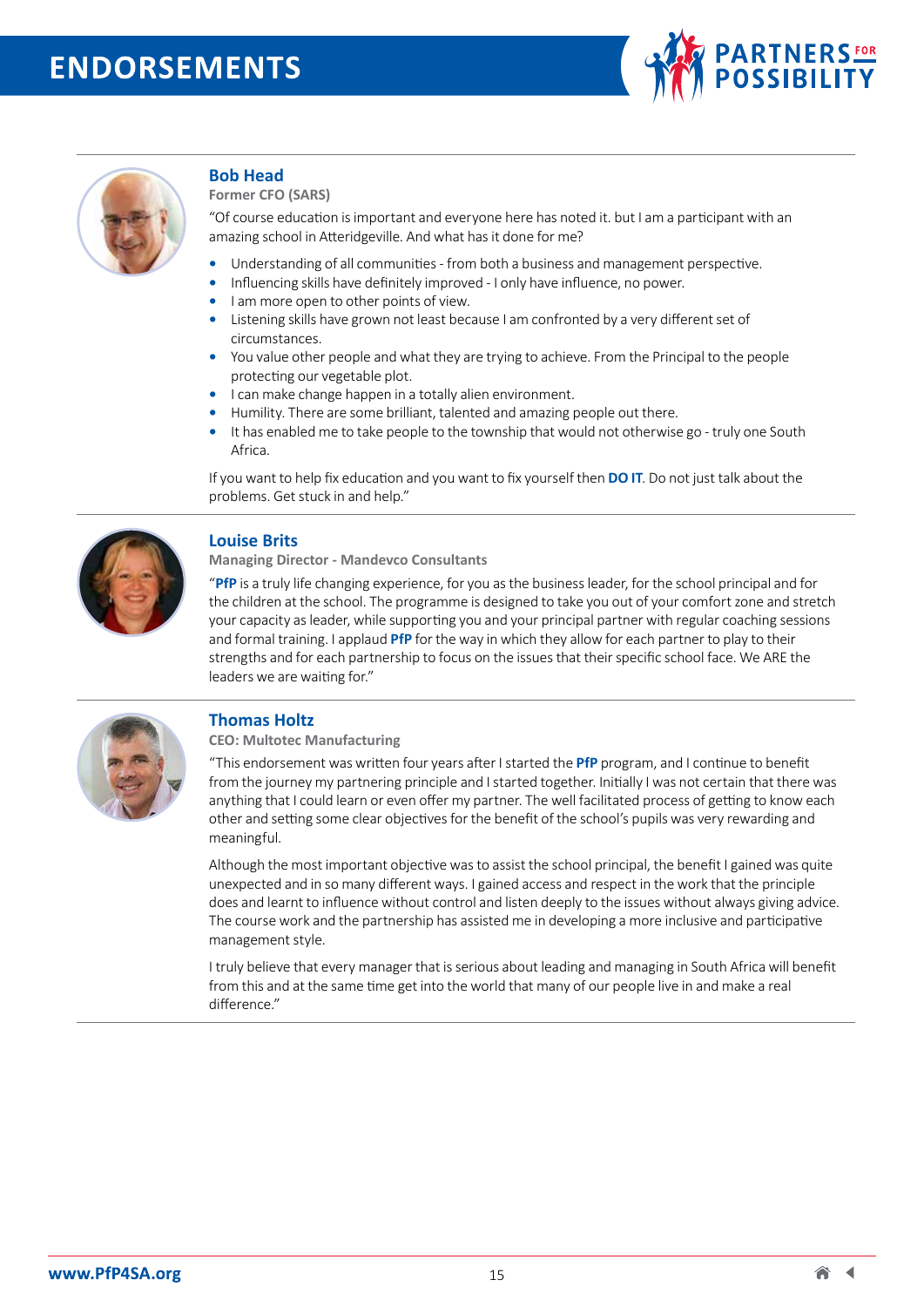



#### **Dave Morris**

**Retired Head of Business Improvement, Anglo American**

"While our attempts to improve education in South Africa should include help at all levels, I believe that the biggest impact lies in creating an effective and efficient basic schooling system. This is best done by the people who lead and manage schools. School principals are the true heroes and heroines of our future and they need all the help they can get, both to improve their management and leadership skills and simply to feel our support. There is enormous capability in the business world to contribute in these areas. As an active partner with a school principal under the **PfP** programme I can say without reservation or qualification that this is the approach that will set us on the right course and I urge all business leaders to learn about and join the programme."